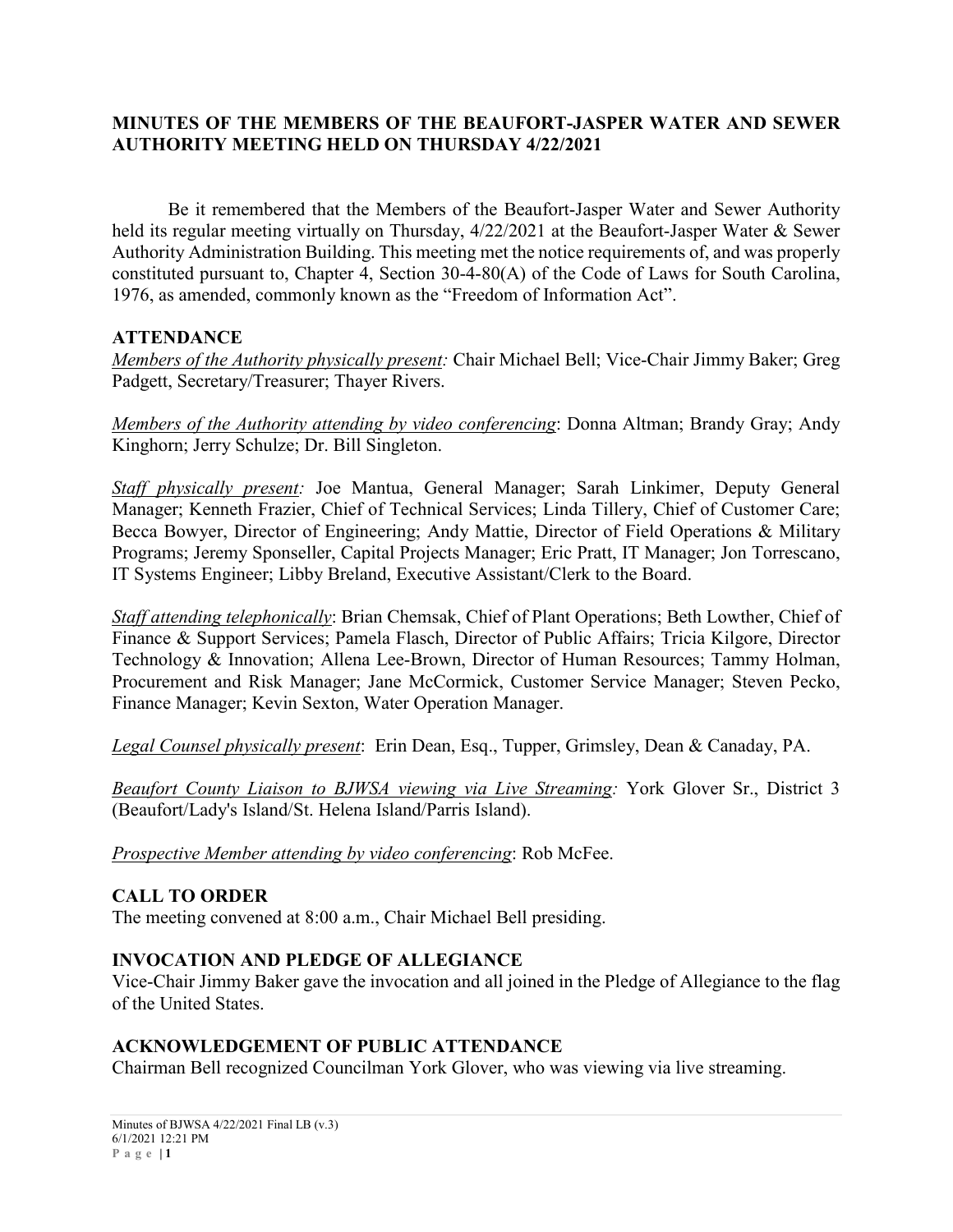### **PUBLIC COMMENT**

Chairman Bell read into record the following statements:

Public Comments may be submitted electronically by emailing your comments to **[publicmeeting@bjwsa.org](mailto:publicmeeting@bjwsa.org)**. Advanced Comments will be accepted up to 1 hour prior to the scheduled meeting start time and shall be limited to three (3) minutes or 390 words. All Advanced Comments will be provided to the Chair and read aloud for the record during the initial Public Comment period.

Public Comments may also be submitted throughout the course of the meeting. Those comments should also be emailed to **[publicmeeting@bjwsa.org](mailto:publicmeeting@bjwsa.org)** and limited to 3 minutes or 390 words. Comments submitted during the meeting will be provided to the Chair and read aloud as indicated in Item XII, noted below.

He then asked for advanced comments at this time. Clerk to the Board, Libby Breland reported no comments were received in advanced.

Chairman Bell encouraged the public watching to submit their comments to **[publicmeeting@bjwsa.org.](mailto:publicmeeting@bjwsa.org)**

#### **APPROVAL OF MINUTES**

*Motion:* Moved by Thayer Rivers, seconded by Vice-Chair Jimmy Baker, to approve the minutes of the 3/25/2021 regular board meeting as written and distributed in advance to the Members of the Authority.

*Vote: After a Roll Call Vote, with no corrections noted, the* 3/25/2021 *board minutes stand approved by General Consent with no objections. The motion passed 8-0 (Chair non-vote)*

### **GENERAL MANAGERS REPORT**

*Joe Mantua submitted the following report:*

### **Asset Management**

- 1. Administrative Professional's Day Recognition was given to all support staff in honor of Administrative Professional's Day for their efforts and hard work.
- 2. Asset Management Program Update **–** We continue to work with Arcadis, and have completed the Remaining Useful Life workshop. The Condition Assessment Plan workshop has been scheduled for April 26, which is the final workshop for the Phase I scope. The Roadmap session will be held in June and will include a presentation of the work completed in Phase I, and the strategic roadmap we will use going forward. We expect to receive the finalized scope for Phase II in the coming weeks, which includes the development of the Asset Management policy, Governance, as well as process optimization for our field teams. We remain on track to complete Phase I by the end of the fiscal year, and are working to deliver a Phase I overview presentation to the Board in July.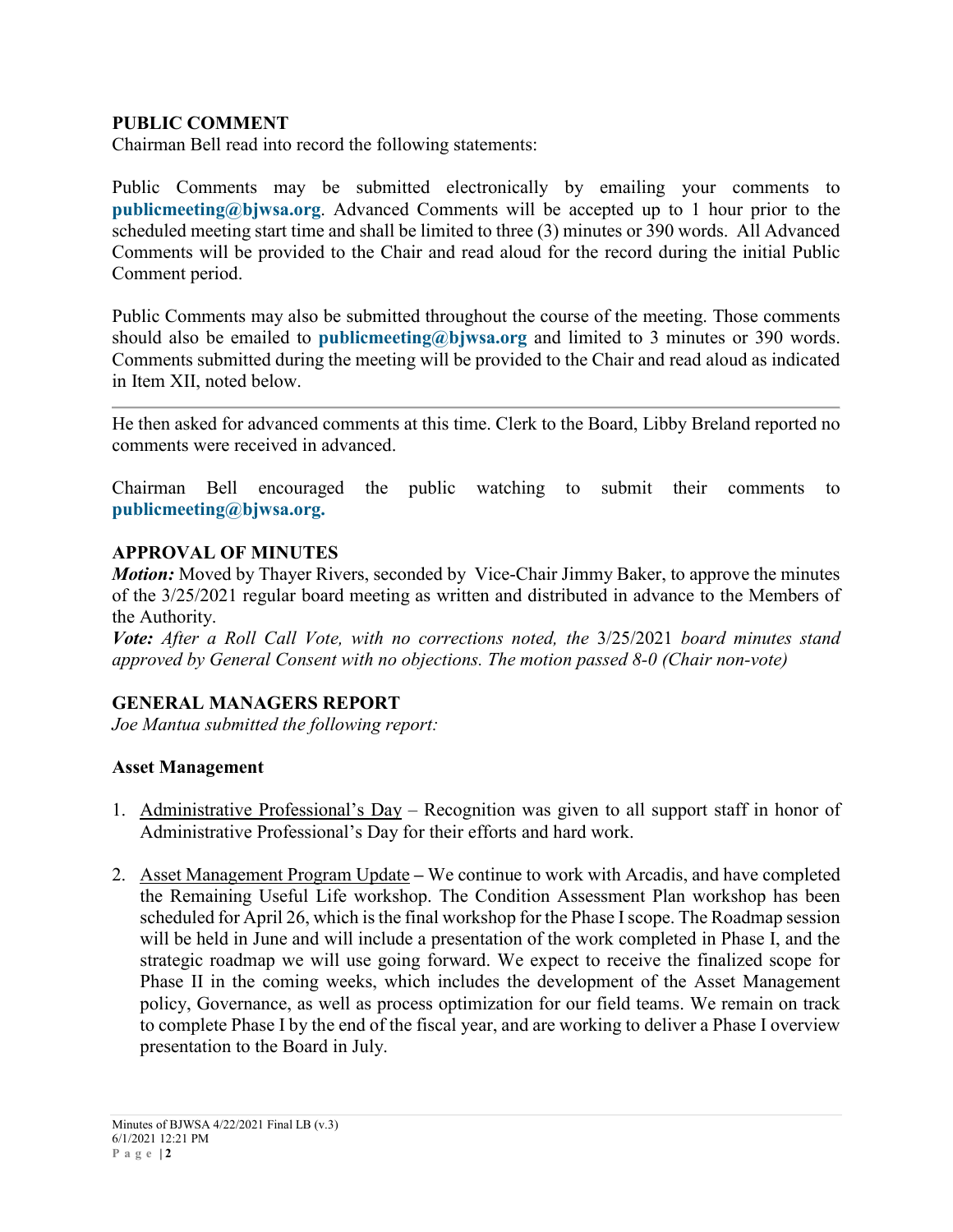3. Purrysburg Main Repairs **–** Kudos to staff for their efforts in repairing a major infrastructure incident this month with extra care to minimize customer impacts. Field crews in collaboration with plant staff worked long hours, including over the Easter holiday weekend to address a damaged 36" main coming out of the Purrysburg plant.

# **Workforce Investment**

- 4. Safety Report **–** We completed 212 Take Twos this month, exceeding our target of 175. Safety talks were slightly down with 56, short of our goal of 80 per month. We did have a lost work day case in March halting our consecutive hour mark at 1,984,371 hours. This period spanned 2191 days or just over 6 years without a preventable lost work day case. Fantastic effort by the BJWSA Team to stay safe. We also received "Commendation of Excellence" Award presented March 25, 2021, from the South Carolina Chamber of Commerce for BJWSA's 2020 Safety Program Recognition.
- 5. New Employees **–** We are pleased to welcome several new members to the BJWSA Team: Nicholas Scott —Accountant III Heather Milone —Cycle Billing Coordinator Daniel Kline – Field Operator Trainee Adam Nowacki – Field Operator Trainee Sharif Smith - Field Operator Trainee Tarelle Hamilton - Field Operator Trainee Jermaine Dorsey - Field Operator Trainee Jacob Williams – IT Systems Analyst Justin Schmitt – Well Operator Trainee

I'd also like to congratulate the following employees for their recent promotions

Lee Greene - Fleet Maintenance Manager Juan Martinez-Colon – AMI/AMR Technical Specialist Norman Jenkins – Field Operator I Ryan Albridge – Field Operator I Tori Major – Field Operator I Gerardo Castro - Field Operator I Morgan Ruscetta – Public Affairs Specialist Chanse Breland - Pipeline Specialist III Steven Pecko – Accounting Manager

# **Preparation for Change**

6. COVID- 19 **–** We've had no new positive cases since February. We continue to develop and execute our transition plan which includes allowing employees currently working remotely to continue to do so or return to the office. We are also planning to allow use of the Community Room to external groups effective June 1 and re-open the lobby to the public effective September 1. The suspension on business related travel will be lifted effective August 1. We've also coordinated with Beaufort Memorial to provide vaccination appointments to any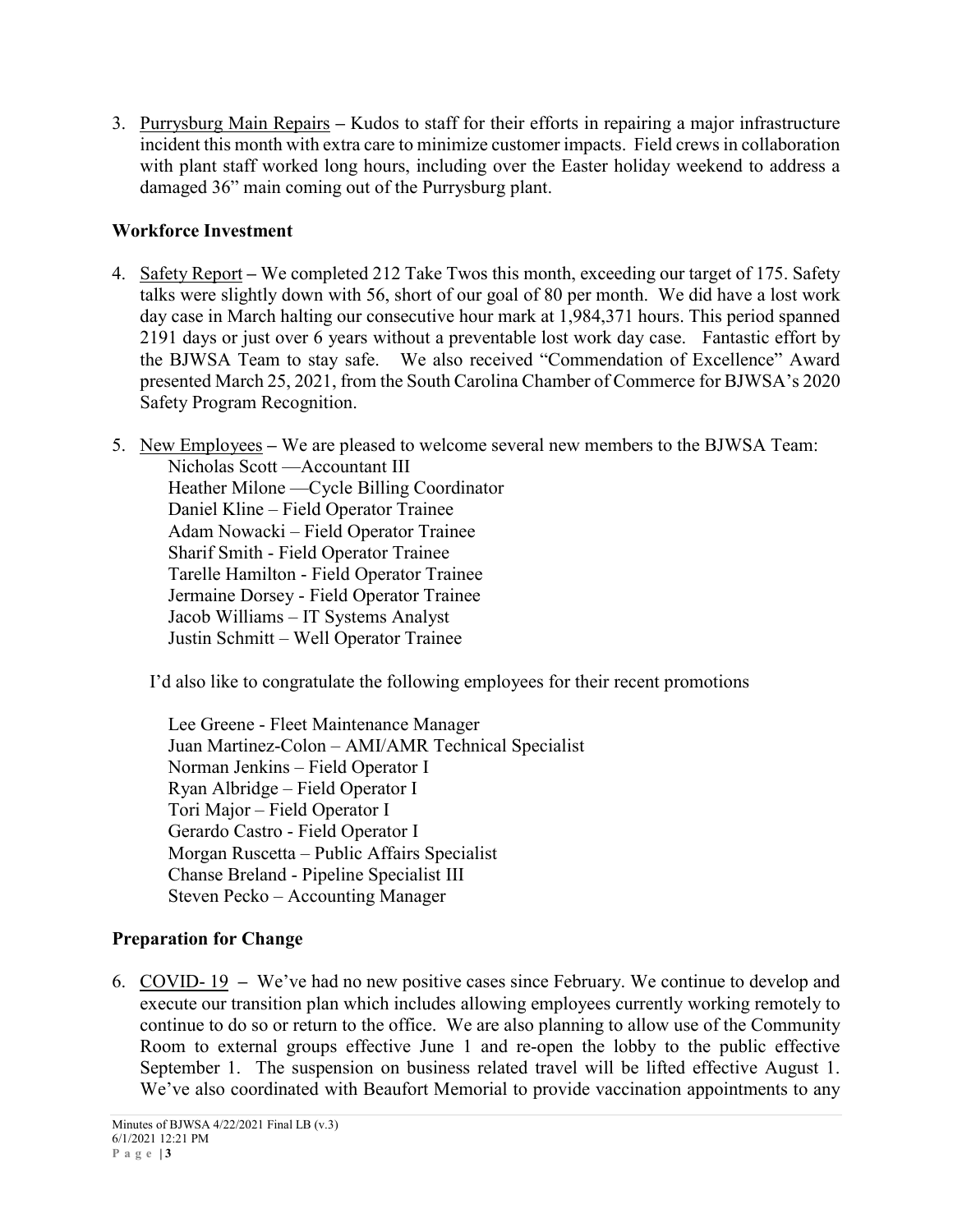interested employees. Approximately 20% of the workforce has confirmed they have begun or completed the vaccination process. We are continuing to practice in accordance with CDC and DHEC recommendations of social distancing and mask wearing until further direction.

*7.* NACWA 2021 Public & Education Award – Joe passed around the very prestigious award received from NACWA for BJWSA's "*Trick or Treatment A Guided Tour of BJWSA's Water Reclamation Facilities".* Congratulations again to Pam and everyone for putting this together.

# **Organizational Excellence**

- 8. Employee of the Quarter **–** Congratulations to Craig Alston, Pump Stations Specialist III in Field Operations, who was selected as our Employee of the First Quarter. Craig was recognized for his devotion to duty and commitment to teamwork. Congratulations to our first and second runners up, Lori Crews and Keith Rivers.
- 9. Board Leadership Award **–** We did receive one nomination and will be bringing to the board for review during executive session at the May board meeting.
- 10. Phishing Attack **–** Kudos to our IT Team for their excellent response to a mass phishing attack.
- 11. Fleet Optimization Study **–** The Fleet Optimization study was completed and findings were presented to the Sustainability Ad Hoc Committee. A copy of the presentation is included in your board packet.

# **Customer Satisfaction and Engagement**

- *Public Affairs Report.* Pamela Flasch highlighted recent and upcoming initiatives taking place throughout the service area:
	- 1. Customer Newsletter-News*Splash*: The electronic version of our very first spring issue of our customer newsletter received 34.5% opens, and was sent to 37,477 customer emails. The recycled-paper copy went out last week to 14,671 customers via regular mail. We've had great feedback on the irrigation program from the electronic copies.
	- 2. May Consumer Academy: we have recorded all three episodes of the May series, which will run May 11, 18 and 25. Staff provided excellent delivery and Lou is proving her chops as our videographer/editor.
	- 3. Events: planning tentative in-person Trick or Treatment and our inaugural Sustainability Symposium for October.
	- 4. Customer Satisfaction Survey: Our consultants are completing their final report, which we will share in July.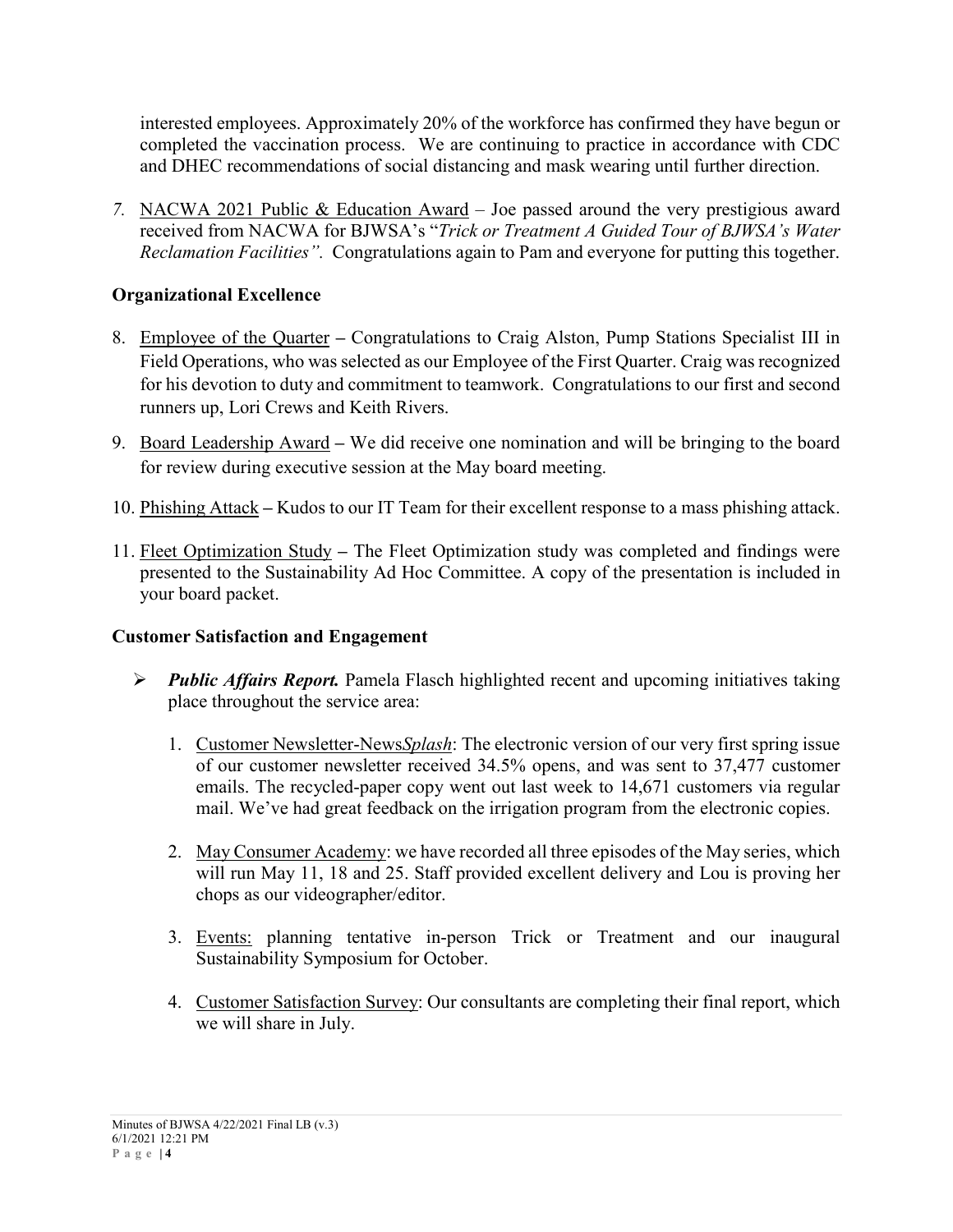### **COMMITTEE REPORTS**

*Report of the Executive Committee.* Committee Chair Michael Bell stated that the Executive Committee did not meet.

*Report of the Capital Projects Committee.* Committee Chair Dr. Bill Singleton reported that the Capital Projects Committee did not meet on 4/14/2021 as scheduled, however he provided a review of the status of the Capital Program and Development Activity. A summary of noteworthy projects was included in the Board Packet. Some projects of note:

### **Developer Report**

1. During March, capacity fees were collected in the amount of \$265,769.00; Year-To-Date total for capacity fees is \$9,072,085.44; 10 precons were held and 10 service authorizations were issued; new water taps totaled 265 and sewer taps totaled 228.

### **Project Highlights**

- 2. Purrysburg WTP Expansion to 30 MGD SC DNR has questioned the variance request for the County flood plain ordinance and a field meeting is scheduled. After this meeting, the county will discuss the variance.
- 3. Highway 170 36-Inch Water Main Extension Contractor is installing pipe toward the traffic circle. The Town of Bluffton approved the easement at the traffic circle.
- 4. CPWRF UV Replacement Startup and commissioning of the channel began the week of April 5th.
- 5. Galvanized Water Line Replacement Program (CIP-2185) Phase II
	- o Division I: Engineer is preparing final construction plans.
	- o Division II: Emmons Street is complete. Lafayette, Rodgers and La Chere Streets are under construction.
	- o Division III: Pine Court is under construction.
- 6. Chelsea WTP Waste Water Pump Replacement Construction to start once equipment is delivered.
- 7. Raw Water Canal Improvements Construction activities continue at Purrysburg Pump House and Purrysburg Road crossing. Division I completion is anticipated for late April. Division II is complete, and Division III work has been removed from this contract. More details of the Purrysburg 36" water main repair will be provided in May.
- 8. North Street Transmission Main/Bluffton Pkwy GMP documents are being finalizing by Ruby Collins, and will be brought to the Board in May.
- 9. Misc. Waste Water Pump Station Replacements
	- o CIP-1806 Contractor will start construction at BR16 near end of April
	- o CIP-1807 –Survey crews are starting field work.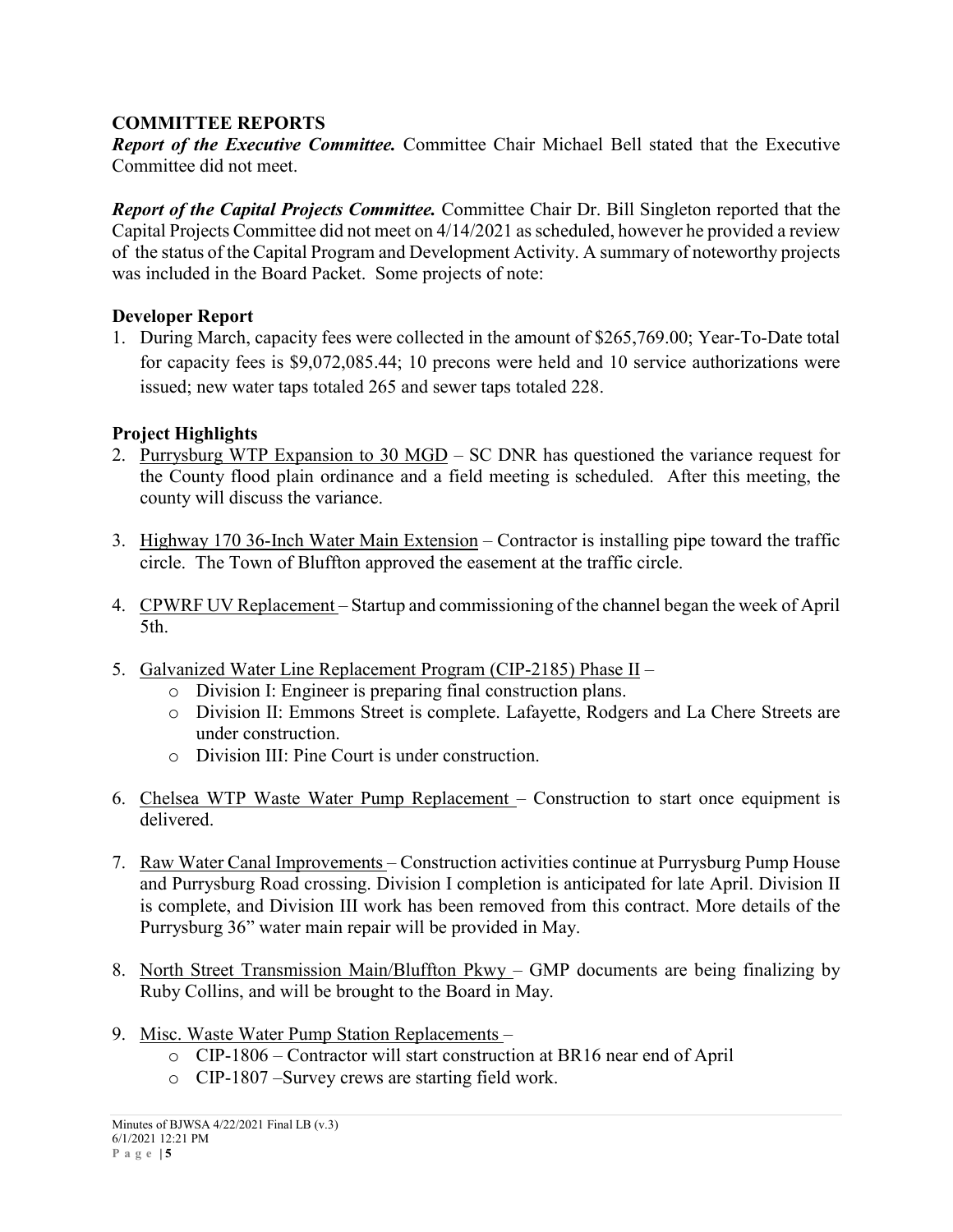- 10. Chelsea Static Mixer Staff is waiting on the mixer quote.
- 11. Chelsea Filter Rehab Engineer is gathering information for the project.
- 12. Cherry Point WRF Expansion Engineer is preparing PER.
- 13. CP 19 and CP 67 Pump station rehab 90% drawings are complete. CP67 force main is being evaluated.

*A copy of the CIP Update Memorandum from Jeremy Sponseller dated 4/8/2021 was included in the Board Packet and is attached to these minutes and is made a part hereof.*

*Report of the Finance Committee.* Committee Chair Greg Padgett reported that the Finance Committee met on 4/15/2021 and submitted the following report:

- 1. O&M PO Approvals: The committee discussed and approved an O&M Purchase Order Approval to Eagle Dynamics, LLC in the amount of \$196,067.50 that will be presented on the Consent Agenda today.
- 2. IT Update: Eric provided the IT FY20 Areas of Focus that included four significant project updates and other notable items.
- 3. Call Center Metrics: The committee reviewed the call center metrics. The average call wait time was 1 minute 7 seconds and the abandonment rate was 2.53% in March. The total number of installed Beacon meters is 63,192.
- 4. FY2021 YTD Financial Information: The committee received an Operational update on the Accounting Department and also reviewed the March Financials, AR, Cutoffs, Investment report and Estimated Budget Summary for CIP projects 2224 and 1927.
- 5. Fleet Optimization Study: Was discussed and Beth will give a presentation under New Business.
- 6. Miscellaneous: The committee received an update on the Purrysburg Leak.

*A copy of the financial report dated 3/31/2021, was included in the Board packet and is attached to these minutes and is made a part hereof.*

*Report of the Personnel Committee.* Committee Brandy Gray reported that the Personnel Committee met on 4/13/2021 and submitted the following report:

- 1. Safety: Previously updated by Joe in his GM report.
- 2. Personnel Actions Report: There were 3 involuntary separations and 1 voluntary separation.
- 3. Coronavirus: Reviewed the Transition Plan as Joe discussed earlier.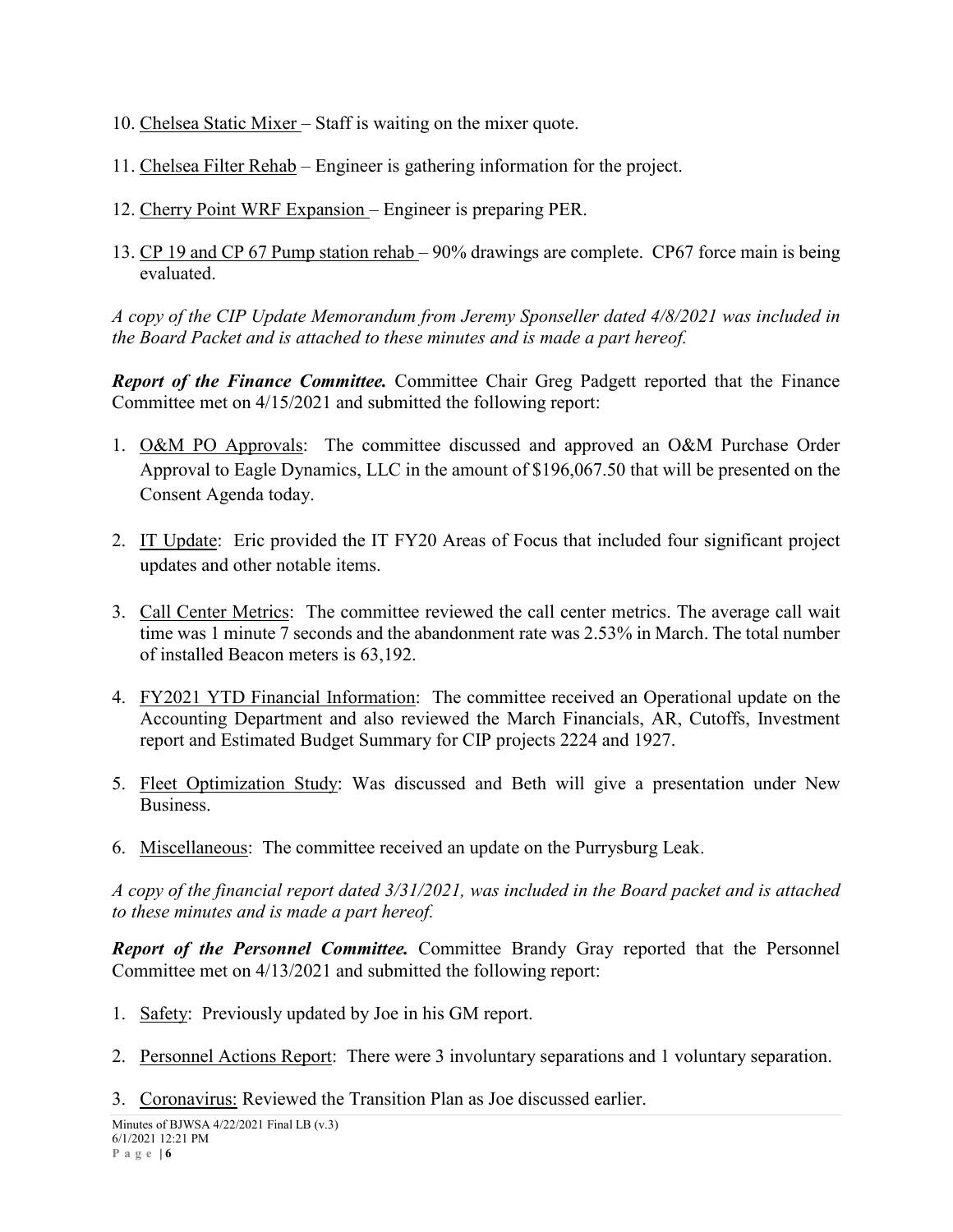- 4. Board Leadership Award: As Joe reported earlier, we received one nomination that will be reviewed during executive session at the May board meeting.
- 5. Internship Program Update: Employees that are currently going through the program may become employees; discussions are being held to modify the program to include summer and fall programs.
- 6. Coaching and Leadership Development Update: Working to improve the overall scope of leadership across the board.

*Report of the Sustainability Ad-Hoc Committee.* Committee Chair Jimmy Baker was not in attendance but reported that the Committee met on April 15 in the BJWSA Board Room.

- 1. Fleet Optimization Study: Mr. Randy Owen of Matrix Consulting provided a brief summary of the recently completed fleet optimization study they conducted for the Authority. A number of recommendations were made including adding funding to catch up our vehicle replacement program, adding another mechanic position, purchasing a fleet information system, eliminating several underutilized vehicles from the fleet, reducing the PM cycle frequency, implementing incentives for the technicians to obtain certifications and exploring options for a new fleet maintenance facility.
- 2. Solar Lease Services RFP: Tricia reported that we did receive 3 proposals to the solar expansion RFP. One was considered incomplete, however the other two are currently under review and evaluation by the technical review team. We expect to have a recommendation for the May board meeting.
- 3. Sustainability Symposium: Pam and Tricia are working on plans for BJWSA to host a regional Sustainability Symposium in October. The event will feature speakers from various regional organizations showcasing the sustainability efforts being made in the lowcountry.

# **CONSENT AGENDA**

1. O&M Award Approval - Chelsea Alum Pond Excavation to Eagle Dynamics, LLC in the amount of \$196,067.50.

*Chair Michael Bell asked, "Are there any items on the consent agenda that any member of the board wishes to move off the consent agenda and on to new business." "Hearing none, is there a motion to approve the (1) item listed on the consent agenda, is there a second, any discussion, We will now have a roll call vote"*

*Motion:* Moved by, Thayer Rivers, seconded by Secretary/Treasurer Greg Padgett, to approve the (1) item listed on the consent agenda: 1. O&M Award Approval - Chelsea Alum Pond Excavation to Eagle Dynamics, LLC in the amount of \$196,067.50.

*Vote: After a Roll Call Vote, the motion passed 8-0 (Chair non-vote).*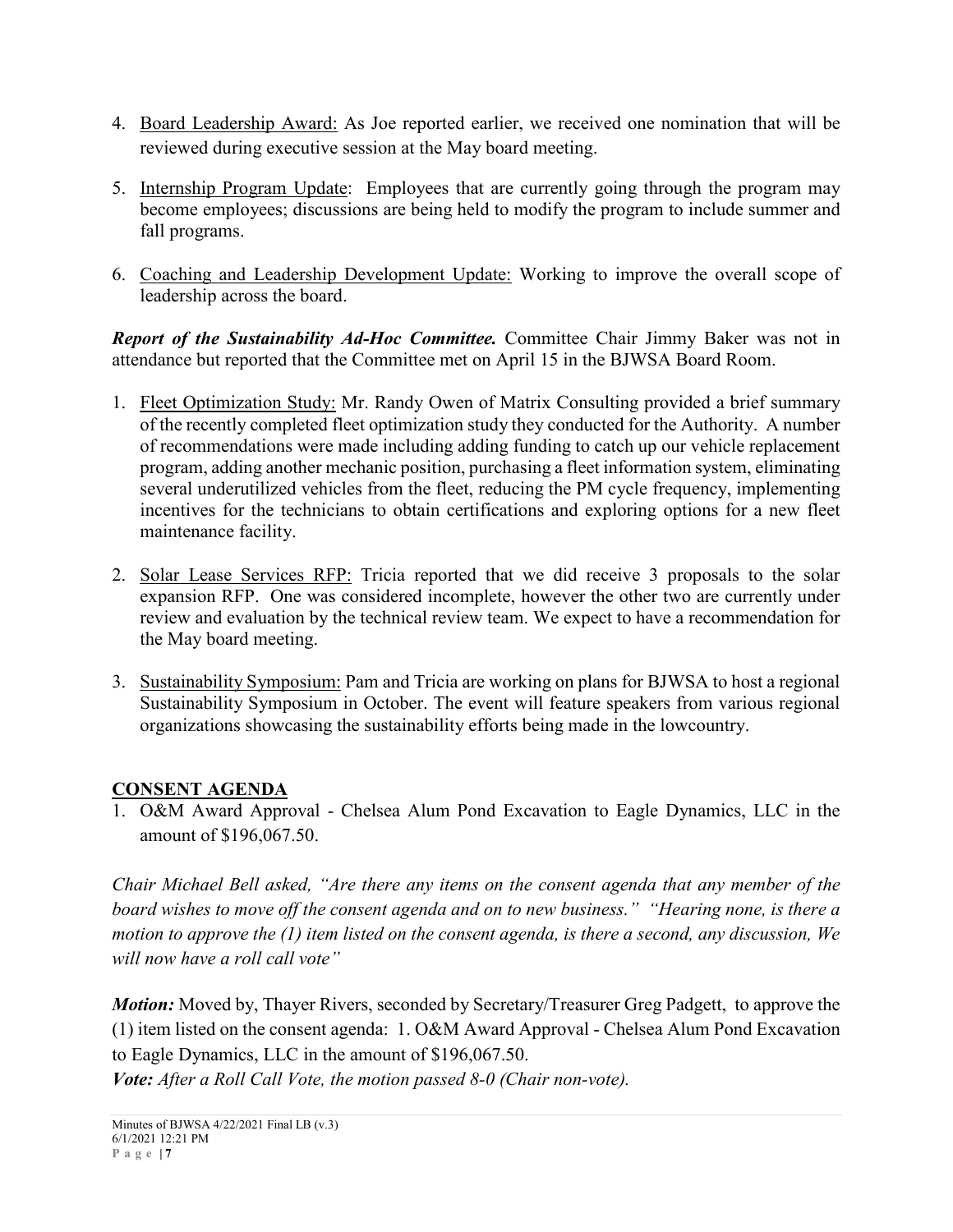**OLD BUSINESS**

There was no old business.

#### **NEW BUSINESS**

Fleet Optimization Study Briefing - *Beth Lowther*

As outlined in the presentation given by Beth, BJWSA engaged Matrix Consulting Group, to perform an operational fleet study to ensure the Authority is managing its fleet of vehicles and equipment in the most effective and efficient manner possible. Growth in the fleet is a main factor creating challenges. A plan has been developed that requires \$800,000 in additional spending over the next 5 years that will catch the fleet up with industry standard lifecycles. Other recommendations include: upgrading positions, increase staffing, fleet management information system and construction of a new fleet shop. The total implementation costs of the recommendations are \$2,980,000.

*A copy of the Presentation on Fleet Optimization Study BJWSA by Matrix Consulting Group, was included in the Board Packet and is attached to these minutes and is made a part hereof.*

### (9:06 a.m.)

#### **EXECUTIVE SESSION**

*Motion:* Vice-Chair Jimmy Baker moved, seconded by Andy Kinghorn, to go into executive session for the purpose of Attorney-Client privileged information and Legal Advice pursuant to SC Code Ann. Section 30-4-70(a)(2); regarding: 1. Potential claim arising out of SOB; 2. Potential claim arising out of 36" Water Main at Purrysburg Road/Canal; 3. Cybersecurity update.

*Vote: After a Roll Call Vote, the motion passed 8-0 (Chair non-vote).*

*Chair Michael Bell, excused all persons from the meeting. Legal counsel, GM; DGM remained for executive session. Staff Kenneth Frazier, Linda Tillery, Becca Bowyer, and Andie Mattie returned for discussion of item 2. Potential claim arising out of 36" Water Main at Purrysburg Road/Canal, and staff Kenneth Frazier, Eric Pratt, and Jon Torrescano returned for item 3. Cybersecurity update.*

(10:13 a.m.) **RECONVENE**

*Motion:* Vice-Chair Jimmy Baker moved, seconded by Thayer Rivers, to reconvene regular session,

*Vote: After a Roll Call Vote, the Motion passed 8-0. (Chair non-vote)*

### **ACTION ITEMS OCCURING FROM EXECUTIVE SESSION**

Information was received from Legal Counsel. No action was taken.